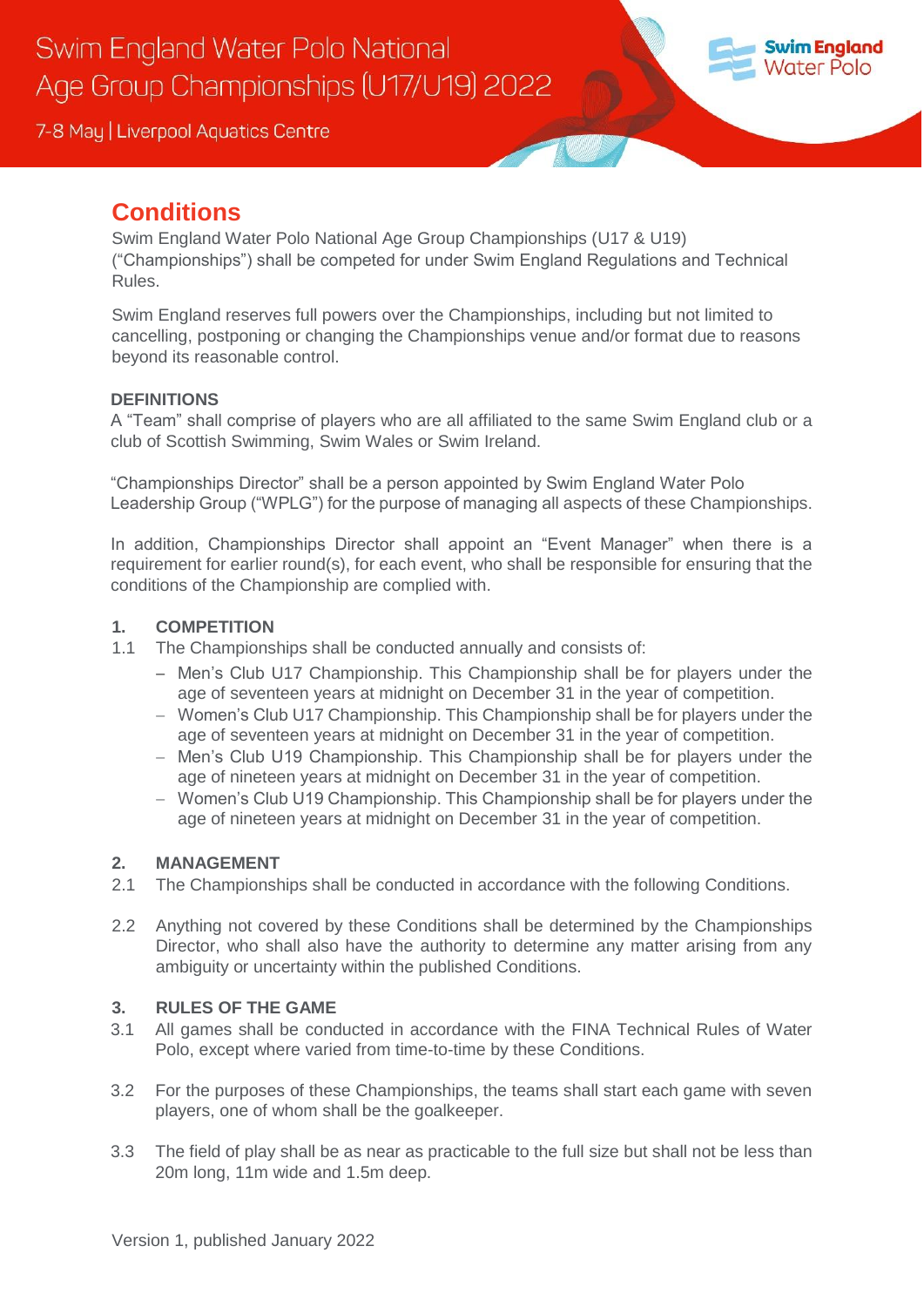

- 3.4 Where a Championship is played as a series of groups, each team shall play each other team in their group once. Two points shall be awarded for a win and one point for a draw.
- 3.5 Should the scores be level at full time in any game for which a definite result is required, there shall be a penalty shoot out to determine the result in accordance with FINA Rules:
	- a. The teams shall shoot penalty shots to determine which team shall be placed higher.
	- b. Each team shall nominate five (5) players and a goalkeeper who will participate in the penalty shoot-out.
	- c. The team shall shoot five (5) penalty shots at the goal of the other team, alternating shots.
	- d. If a tie exists after each team has taken five (5) shots, then teams shall take sets of alternate shots until one team scores and the other does not.
- 3.6 Where two or more teams have equal points the placing shall be decided by considering the following factors in order until a precedence is established by:
	- a. the team gaining the most points in the games between those teams;
	- b. the team with the greatest goal difference in the games between those teams;
	- c. the team scoring the most goals in the games between those teams;
	- d. the result against the top ranked team in the group not involved in the tie as per points 3.6 a. to c. and each subsequent team down the overall rankings in the event of a tie;
	- e. the team with the greatest goal difference overall;
	- f. the team scoring most goals overall;
	- g. if at any point in this process, where three or more teams are involved, a leading team is decided, then the process will be re-started with the leading team not included in the process apart from being included as a ranked team within the table;
	- h. in the event of continuing equality the placing shall be decided by lot as directed by the Championships Director.

### **4 ENTRIES AND ELIGIBILITY**

- 4.1 A club may enter more than one team into the Championships, however the Championships Director reserves the right to refuse entries of second and subsequent teams to avoid event being oversubscribed.
- 4.2 Clubs wishing to enter teams into the Championships shall do so by completing an online entry which shall be submitted together with the appropriate electronically transmitted entry fees with confirmation that the electronically transmitted entry fees have been paid to the appropriate body.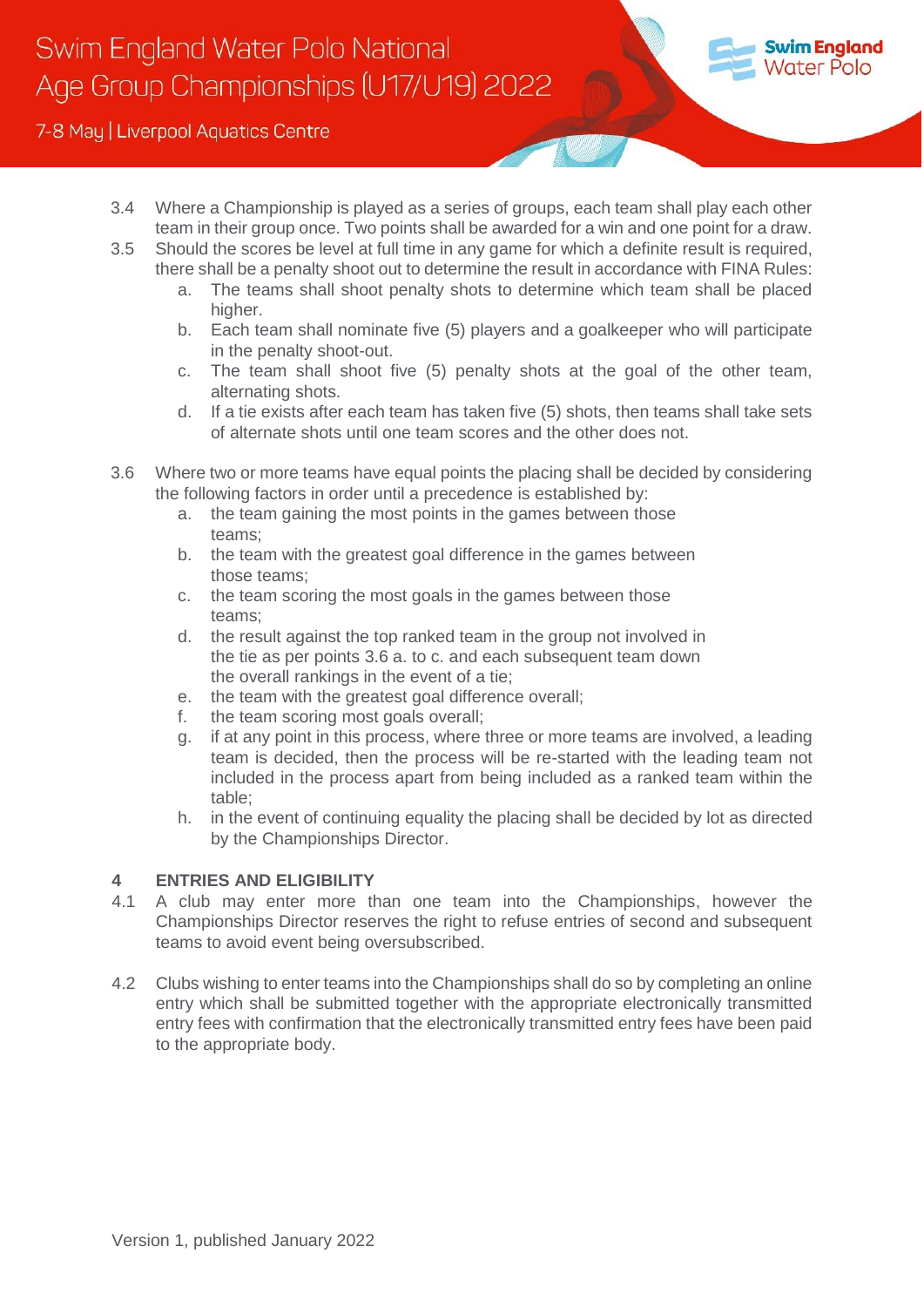

- 4.3 As part of the online entry, each club shall submit a list of up to a maximum of 20 players from whom the team will be selected, with their current registration numbers. By submitting the online entry the club makes a declaration that all the players on the list are:
	- a. Club Compete members of Swim England or equivalent of Scottish Swimming, Swim Wales or Swim Ireland at the time of entry, with their information and entry club visible on the online entry system,
	- b. are members of that club,
	- c. comply with any age conditions for the Championships, that the person making the application accepts on behalf of the club the Championships Conditions and that all the information given is correct.
- 4.4 An electronic confirmation will be issued within 21 days after the closing date for entries indicating whether the entry has been accepted or not, and attaching the club's player list. The Championships Director may decline to accept the entry.
- 4.5 There shall be no interchange of players between teams during the Championships. The team list shall be deemed to be part of the entry. No additions to the list shall be accepted after the closing date for entries.
- 4.6 The minimum age of a player shall be 11 years at midnight on the day of the match.
- 4.7 The Championships Director reserves the right to close entries ahead of the published entries deadlines to avoid the event being oversubscribed.

#### **5. THE DRAW**

5.1 The draw for each Championship shall be made within 28 days of the closing date for entries. The Championships Director shall notify all teams of the result of the draw, for each Championship entered.

#### **6. GAME OFFICIALS**

- 6.1 The Championships Director shall co-ordinate the provision of sufficient officials for each game.
- 6.2 In the case of an event where a Delegate is appointed, the Delegate shall nominate the referees for each game from the list of appointments.

### **7. MATCH RECORD SHEETS**

- 7.1 Each team representative shall declare a list of up to 13 players, with cap numbers, via the online facility, as follows:
	- a. Early round(s): declare to the Event Manager by 8pm the night before the early round matches. The 13 players are to be selected from the initial list of up to 20 players entered into the Championships.
	- b. Finals: declare to the Championships Director by 8pm the night before the Championships Finals. The 13 players are to be selected from the list of 15 players confirmed ahead of the Championships for accreditation purposes.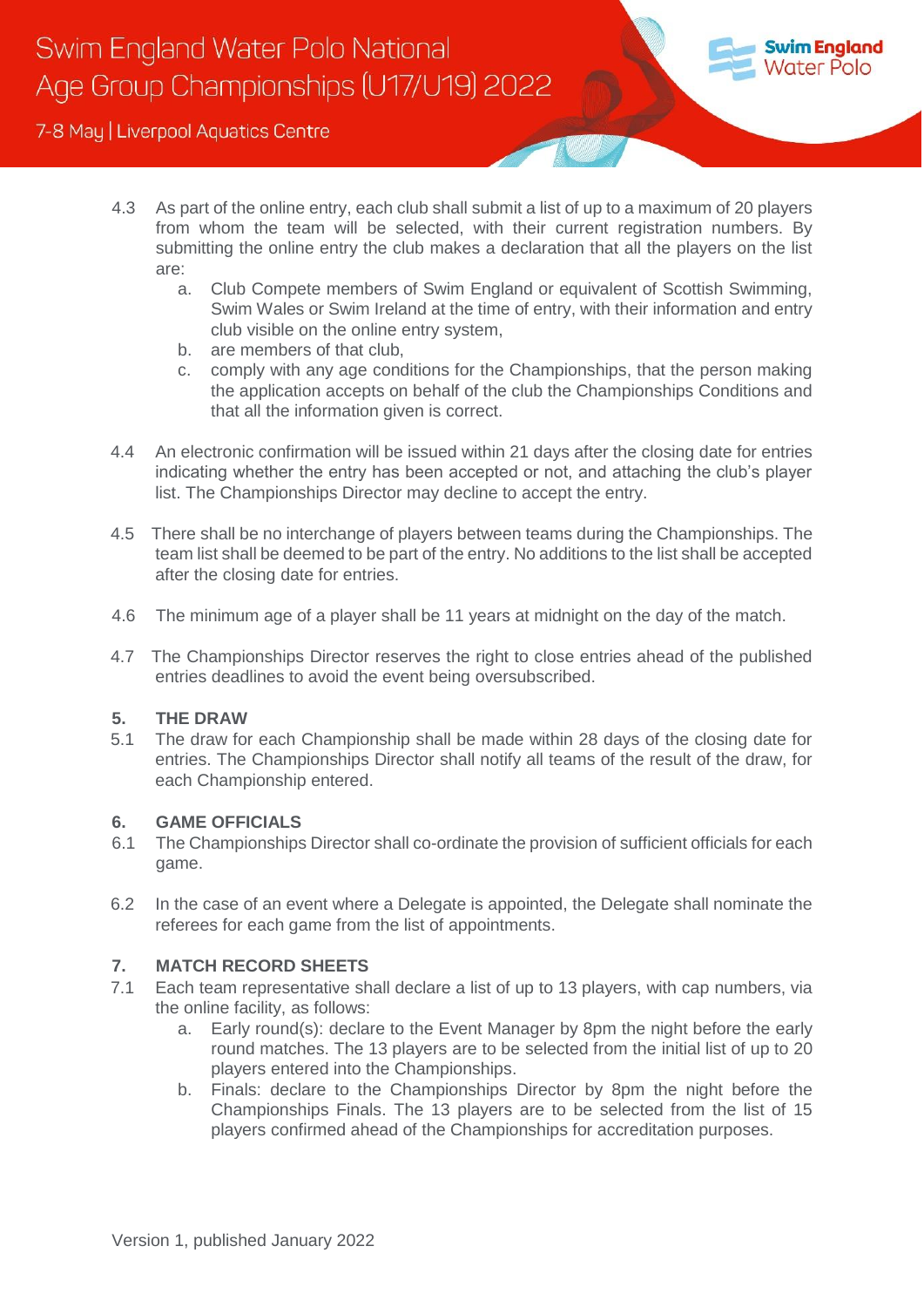

- 7.2 Match record sheets will be completed and will outline the names of all officials, players and other standard details required before the start of the game, and a record will be maintained. At the end of the game, the match record sheet will be given to the referees, who shall check and sign it.
- 7.3 The Event Manager shall submit the completed match record sheet to the Championships Director within two days of the earlier round(s) games taking place. If a game is not played or not brought to a proper consultation, the details of the circumstances shall be recorded on the sheet by the Event Manager or referee(s), as appropriate.
- 7.4 The results of the games held in the early round(s) will be published as soon as possible after and, in any case, within seven days of the completion of the round.
- 7.5 Final Championships results will be confirmed and announced at the event.

#### **8. TROPHIES AND MEDALS**

- 8.1 Trophies, where appropriate, shall be presented to the winners on the day of the final, subject to the regulations laid down in Swim England Trophy regulations.
- 8.2 For each Championship the winning teams shall receive up to thirteen gold medals. The runners-up shall receive up to thirteen silver medals and the third placed team shall receive up to thirteen bronze medals.
- 8.3 Only those players listed on the match record sheet and in attendance shall be presented with medals on the day of the Final. In instances of misbehaviour or other extenuating circumstances, medals may be withheld from a team or individual by the Championship Director, in consultation with the Delegate (if appointed).

#### **9. EXPENSES**

- 9.1 The regulations for the payment of expenses by Swim England are specified in the Swim England Handbook.
- 9.2 Each team shall be responsible for its own travelling and any other expenses incurred as part of the Championships.
- 9.3 The promotional expenses of the Championships shall be borne by Swim England.

#### **10. WITHDRAWALS**

- 10.1 A team that withdraws from the Championships:
	- a. prior to the initial draw shall not be penalised;
	- b. after the draw has been made and more than 10 clear days before the Championships, shall be fined £100.00 and/or shall pay such expenses as the Championships Director may decide;
	- c. with less than 10 clear days notice before the Championships, shall be fined £200.00 and/or shall pay such expenses as the Championships Director may decide;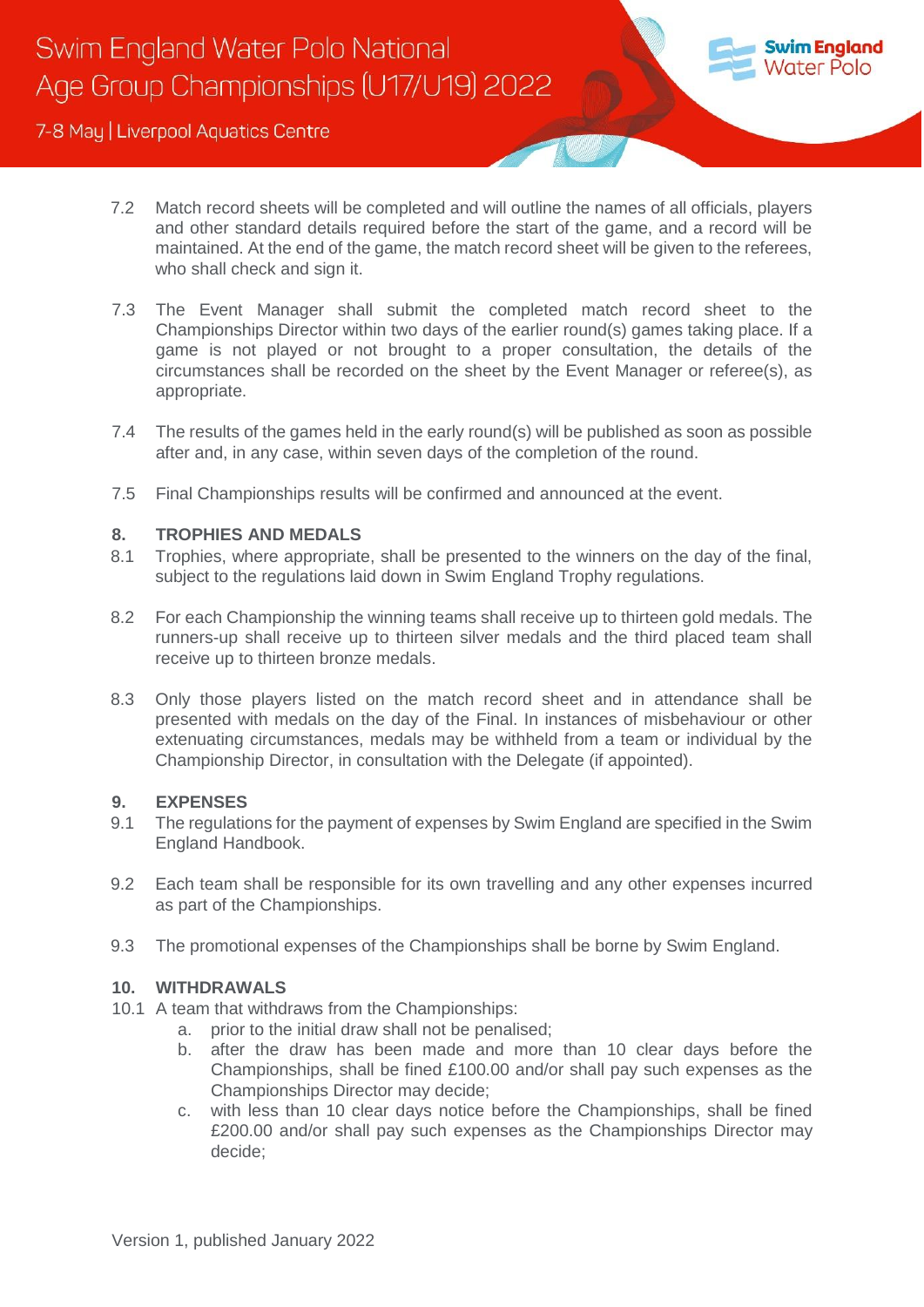

10.2 In the case of a team withdrawing from or failing to participate in the Championships, the Championships shall be contested by the remaining teams.

#### **11. DELAYED START**

11.1 If the start of a game is delayed beyond 5 minutes of the published start time the team responsible for the delay may be fined £25.00 and if the start of a game is delayed beyond 15 minutes, condition 12.1 will apply.

#### **12. FAILURE TO FULFIL A FIXTURE**

- 12.1 If a team fails to have seven (7) players available to start a game at the appointed start time, the game may be cancelled by the Event Manager (during earlier round(s)) or Championships Director (during the Finals) and deemed to be a non-fulfilment if the start is delayed beyond 15 minutes of the published start time. The team will be withdrawn from the Championships.
- 12.2 In the case of any other non-fulfilment, the Event Manager (during earlier round(s)) or Championships Director (during the Finals), shall have the power to order any of the following:
	- a. the award of the game to the non-offending team;
	- b. the payment of a fine of £200.00 by the offending club;

#### **13. FINES AND EXPENSES**

- 13.1 All fines and expenses ordered under these Conditions shall be sent to the Championships Director and made payable to Swim England, within 21 days of the date of the notification of the decision.
- 13.2 Failure to comply with this Condition shall result in an additional fine of £20.00 and the team may be disqualified from the Championship by the Championships Director.
- 13.3 Failure to pay the whole of the outstanding monies within a further 14 days of the notification of the additional fine may be dealt with under Swim England Regulations.

#### **14. INELIGIBLE PLAYER**

- 14.1 A team playing one or more ineligible players may be deemed to have lost the game, forfeit any points gained in the game to their opponents, may be fined £100.00 and shall pay such expenses as the Championships Director may decide. An ineligible player, for the purposes of this rule, also includes players not listed on the list of players declared to the Event Manager (during earlier round(s)) or Championships Director (during Finals), as per rule 7.1.
- 14.2 The non-offending team shall have the option of recording a  $5 0$  score in its favour or maintaining the score as recorded on the match record sheet.

#### **15. SCOTTISH, WELSH & IRISH CLUBS**

15.1 By completing the online entry a club affiliated to Scottish Swimming or Swim Wales, or Swim Ireland shall undertake to accept the jurisdiction of Swim England in all matters affecting these Championships.